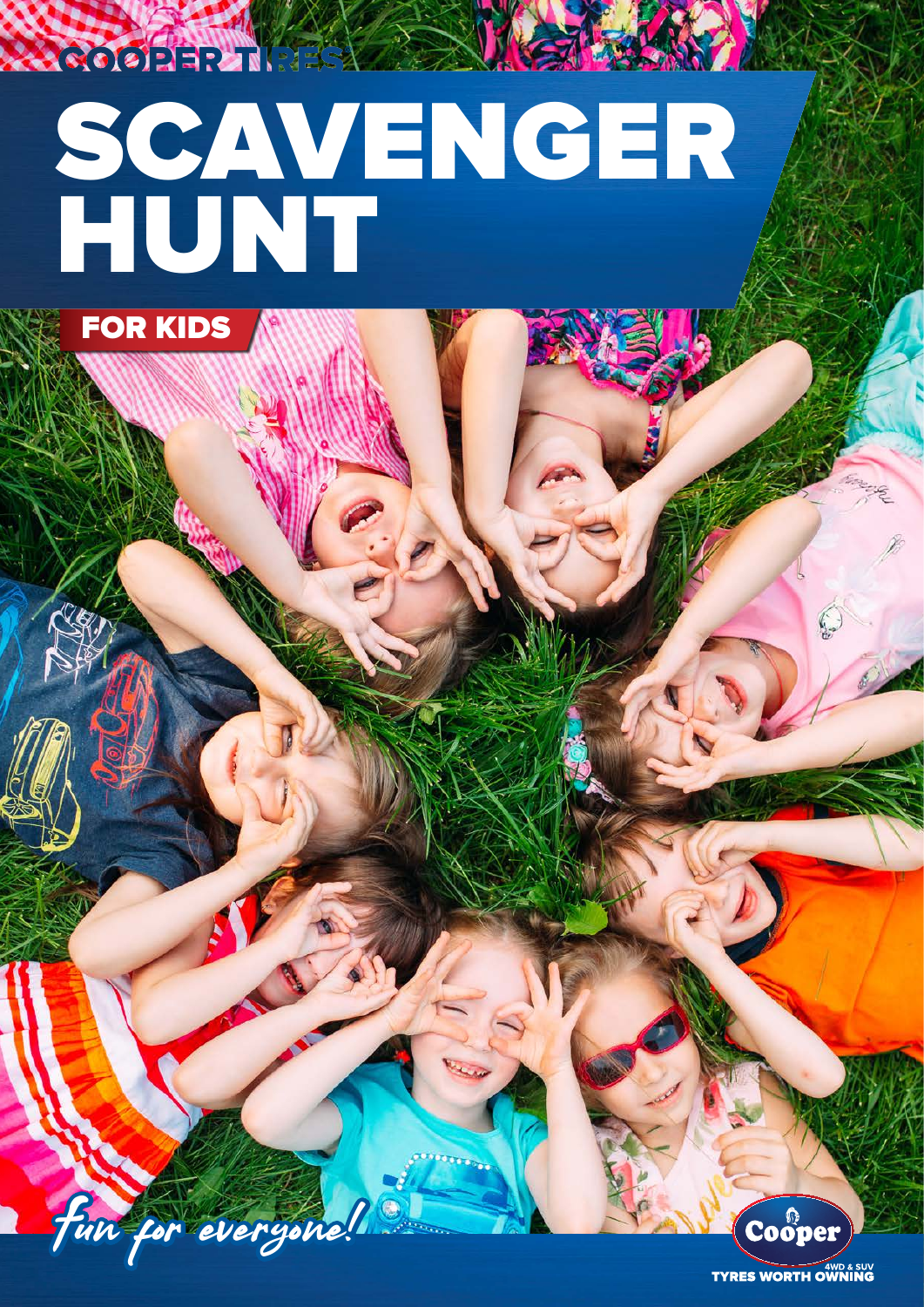

**TYRES WORTH OWNING**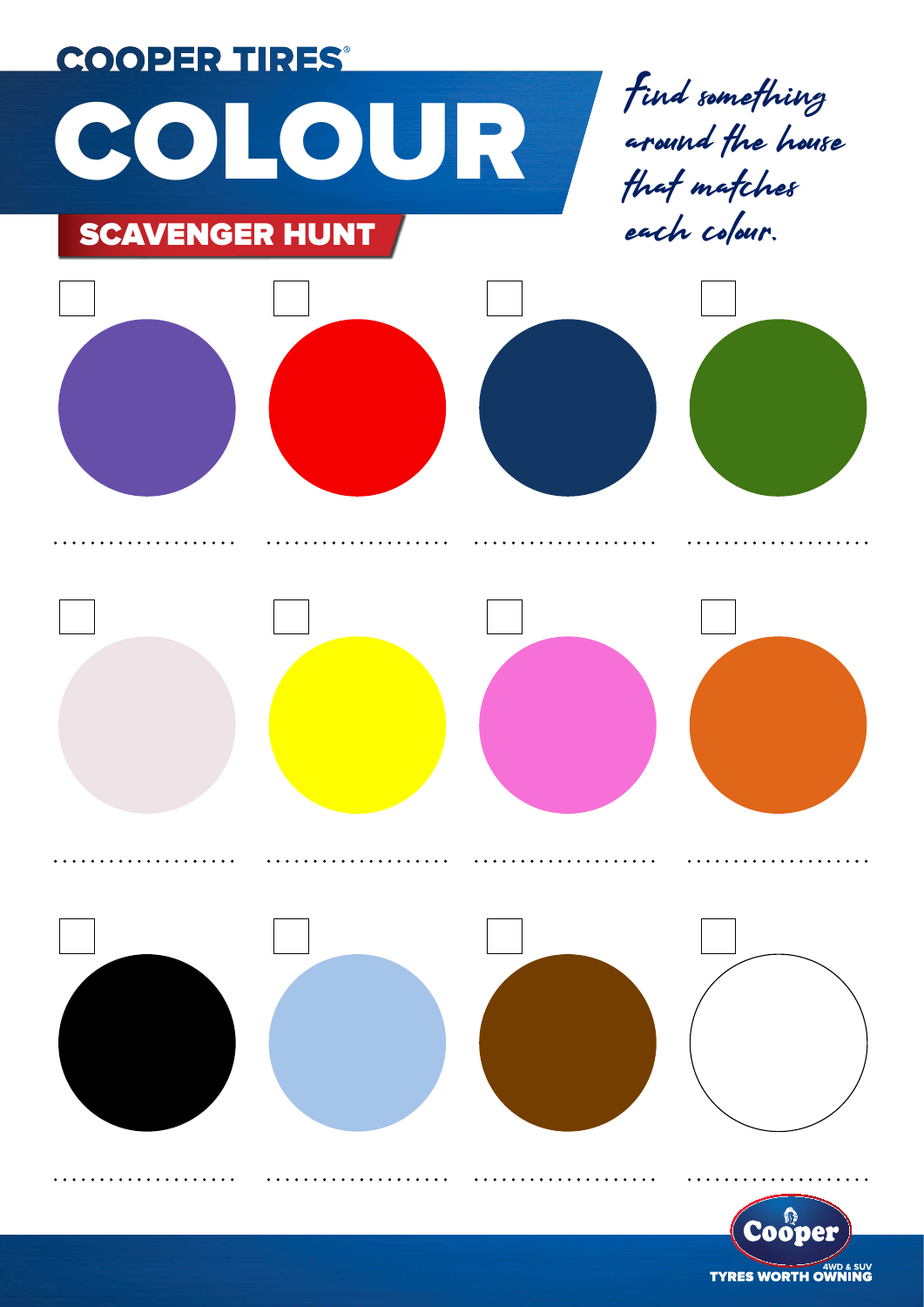**COOPER TIRES®**  $T = \int_{0}^{T} T dt$  something SCAVENGER HUNT

around the house that feels like this.

| <b>SMOOTH</b>  | <b>FLUFFY</b> |
|----------------|---------------|
|                |               |
| <b>SQUISHY</b> | <b>FUZZY</b>  |
|                |               |
| <b>ROUGH</b>   | <b>WET</b>    |
|                |               |
| <b>HARD</b>    | <b>BUMPY</b>  |
|                |               |
|                |               |
| <b>DRY</b>     | <b>STICKY</b> |
|                |               |
| <b>SHARP</b>   | <b>MUSHY</b>  |
|                |               |
| <b>PRICKLY</b> | <b>DAMP</b>   |
|                |               |
| <b>SLIMY</b>   | <b>GOOEY</b>  |

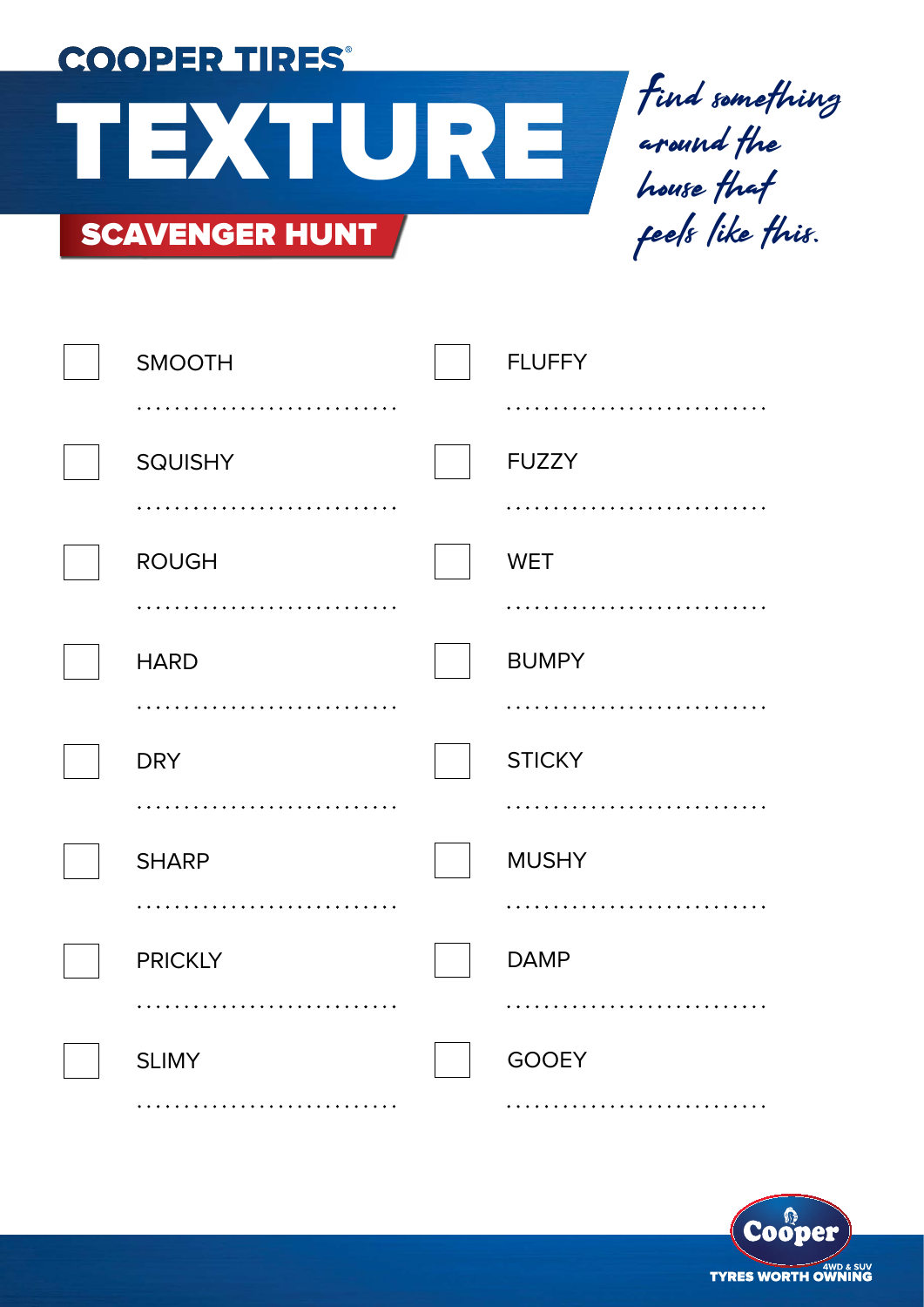| <b>COOPER TIRES</b>           |                           |
|-------------------------------|---------------------------|
| $S = \Sigma S \cdot \Sigma Z$ |                           |
| <b>NOTOR</b>                  | Can you find<br>somefhing |
| <b>SCAVENGER HUNT</b>         |                           |

| <b>TO CLIMB</b>       | TO JUMP OVER            |
|-----------------------|-------------------------|
|                       | .                       |
| <b>TO CATCH WITH</b>  | <b>TO WALK ACROSS</b>   |
|                       |                         |
| <b>TO CRAWL UNDER</b> | TO BALANCE ON YOUR HEAD |
|                       |                         |
| TO USE AS A DRUM      | <b>THAT IS HEAVY</b>    |
|                       |                         |
| <b>THAT IS ROUGH</b>  | <b>THAT IS SMOOTH</b>   |
|                       |                         |
| THAT IS SOFT          | <b>THAT IS SQUISHY</b>  |
|                       |                         |
| <b>THAT IS HARD</b>   | <b>TO ROLL</b>          |
|                       |                         |
| <b>THAT IS LOUD</b>   | <b>THAT IS QUIET</b>    |
|                       |                         |

Cooper **TYRES WORTH OWNING**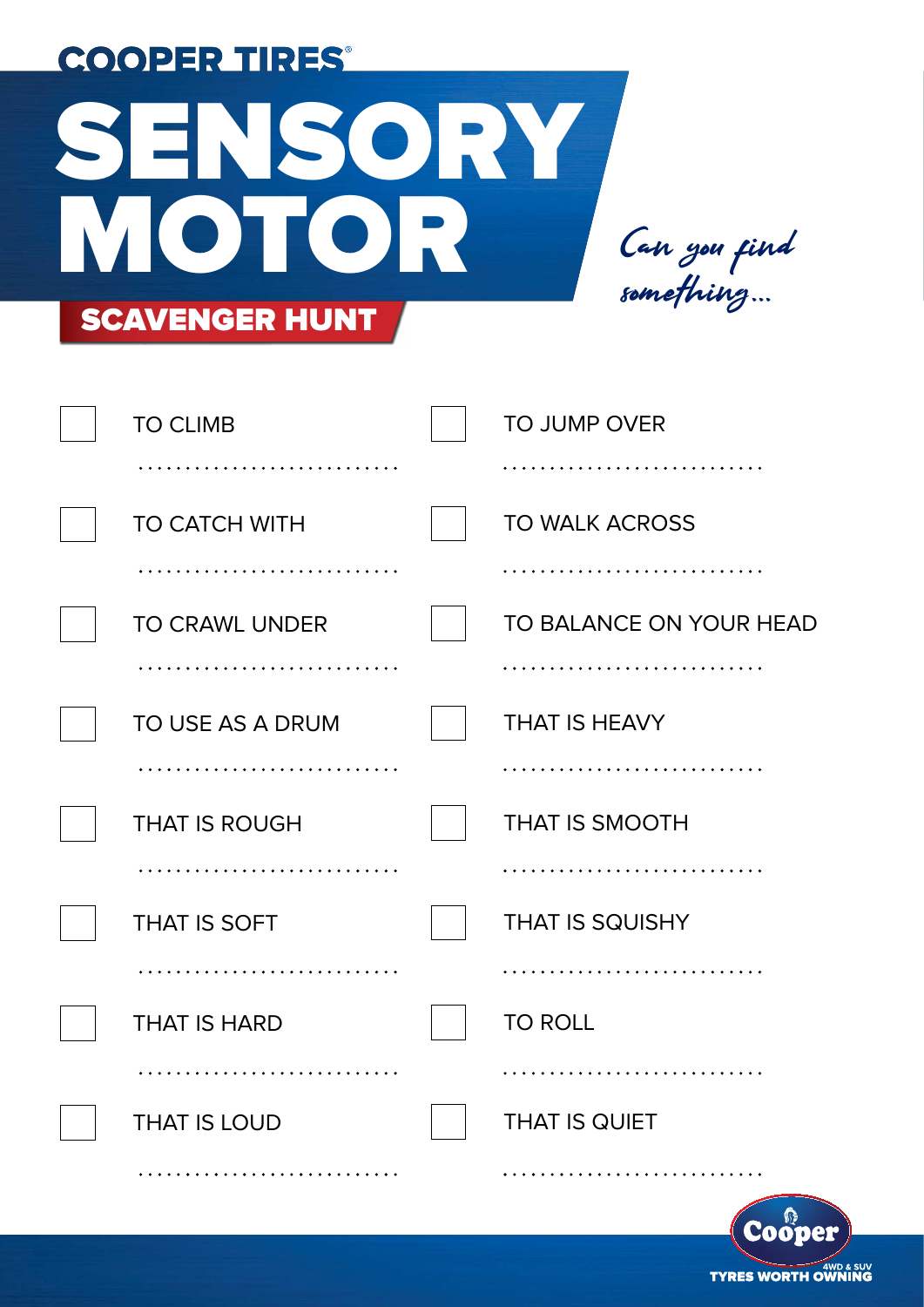

off your list as you find it...





|                | Taste               | Smell   |
|----------------|---------------------|---------|
|                |                     |         |
| $\mathbb{R}^n$ | $\mathsf{PATHRNED}$ | MUSICAL |
|                | $ $   TINY          | LOUD    |

| $\begin{array}{c} \begin{array}{c} \circ \\ \circ \end{array} \end{array}$ |
|----------------------------------------------------------------------------|
|                                                                            |
| $\vert$ SMOOTH                                                             |

| mell<br>$\boldsymbol{D}$ |  |
|--------------------------|--|
|                          |  |

| $\sim$ |  |
|--------|--|
| STINKY |  |
| FLORAL |  |
| FRESH  |  |



| WET      |
|----------|
| PRICKLY  |
| $SMOOTH$ |